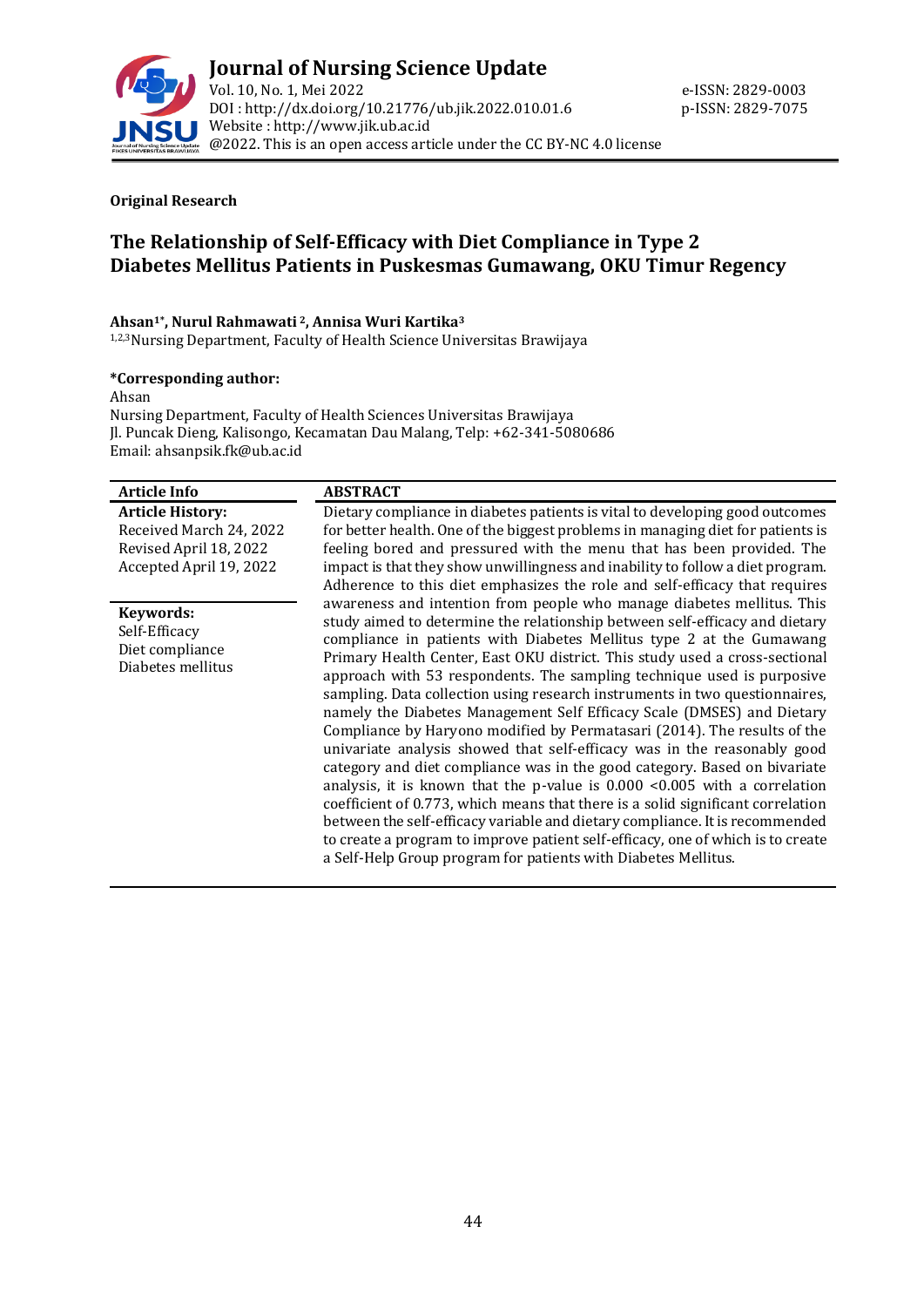

**Journal of Nursing Science Update** Vol. 10, No. 1, Mei 2022 e-ISSN: 2829-0003 DOI : [http://dx.doi.org/10.21776/ub.jik.2022.010.01.](http://dx.doi.org/10.21776/ub.jik.2022.010.01)6 p-ISSN: 2829-7075 Website : http:/[/www.jik.ub.ac.id](http://www.jik.ub.ac.id/) @2022. This is an open access article under the CC BY-NC 4.0 license

## **Introduction**

Diabetes Mellitus (DM) is a significant problem in Indonesia, with the fourth rank of national research priorities for degenerative diseases (Adaikalakoteswari *et al*., 2012). DM is a chronic disease because the pancreas cannot produce enough insulin for the body and cannot effectively use the insulin it produces (World Health Organization, 2016). The International Diabetes Federation (IDF) estimates that at least 463 million people aged 20-79 years worldwide suffering from DM in 2019, equivalent to 9.3% of the total population at the same age. Indonesia is ranked seventh among ten countries with the highest number of DM patients and is the only country in Southeast Asia included in the list. Riskesdas (2018) stated that Indonesia has a population prevalence diagnosed with DM at approximately 15 years which tends to increase from 5.7% in 2007 to 6.9% in 2013 and increased to 8.5% in 2018 (Indonesian Ministry of Health, 2018).

Diabetes Mellitus requires serious treatment by planning diabetes mellitus control behavior (Haskas, 2017). DM's self-care management components include blood glucose self-monitoring, a low-fat diet, daily exercise, and checking one's foot. This process is essential to improve glycemic control and prevent serious complications such as foot ulcers, glaucoma, and mortality. Most patients feel that this self-management practice is complex and demanding; therefore, the majority of the patients find it challenging to integrate it into daily life and increase nonadherence behavior in self-management.

Diet management is the most selfmanagement component neglected by the patient. Compliance with carbohydrate consumption, especially by the recommended type, amount, and consumption schedule, is the most often neglected by patients (Kartika, Wiyatuti & Rekawati, 2021). The highest risk factor for DM in Indonesia is due to an unbalanced diet, namely, people who still often consume sweet foods or drinks (53.1%), fatty (40.7%), and salty (26.2%) more than once per day (Riskesdas, 2018). Dietary adherence is essential to developing routines or habits that help patients achieve a better degree of health.

Patient adherence to the diet program emphasizes the role and self-efficacy that requires awareness and intention from patients to manage DM disease. Self-efficacy is each individual's belief in his ability to organize and perform specific tasks needed to get the desired results. Self-efficacy convinces oneself to think, feel, behave, and motivate to achieve the expected goals. It is measured by the likelihood of suffering from being tempted back into unhealthy or problematic behaviors in high-risk situations. (Rustika, 2016).

Every DM patient needs self-efficacy to motivate the patient to obtain a good degree of health by arranging a balanced diet under the diet being followed. Research by Rizqah and Basri (2018) on type II DM patients at the Mandani Health Center, Maros Regency, stated that there was a relationship between selfefficacy and dietary compliance in type II DM patients. The results of a study by Junaiddin (2020) of 76 respondents in type II DM patients at the Makassar City Hospital also showed a relationship between self-efficacy and dietary compliance ( $p = 0.000$ ). DM patients who adhere to a diet can minimize complications, increase satisfaction, increase self-confidence and independence and improve patients quality of life (Pemata *et al*., 2019).

Data from the Gumawang Primary Health Center, the three largest noncommunicable diseases (PTM) at the Gumawang Health Center were hypertension (46%), DM (32%), bronchial asthma (13%). DM disease from 2020 showed that the number of DM patients in 2020 was 991 patients while the number of patients who visited the Gumawang Primary Health Center for routine examinations was only 467 patients. The results of interviews and observations in the Gumawang Primary Health Center area showed that most people only go to the puskesmas occasionally if there are complaints, the low awareness of treatment is followed by unhealthy eating patterns of the people who are ingrained and cannot be separated from crackers that must be present at every meal. There is also a habit of residents eating breakfast by eating *pempek* typical of Palembang, as it is known that the vinegar made from sugar. There are various kinds of typical Palembang food, which use processed wheat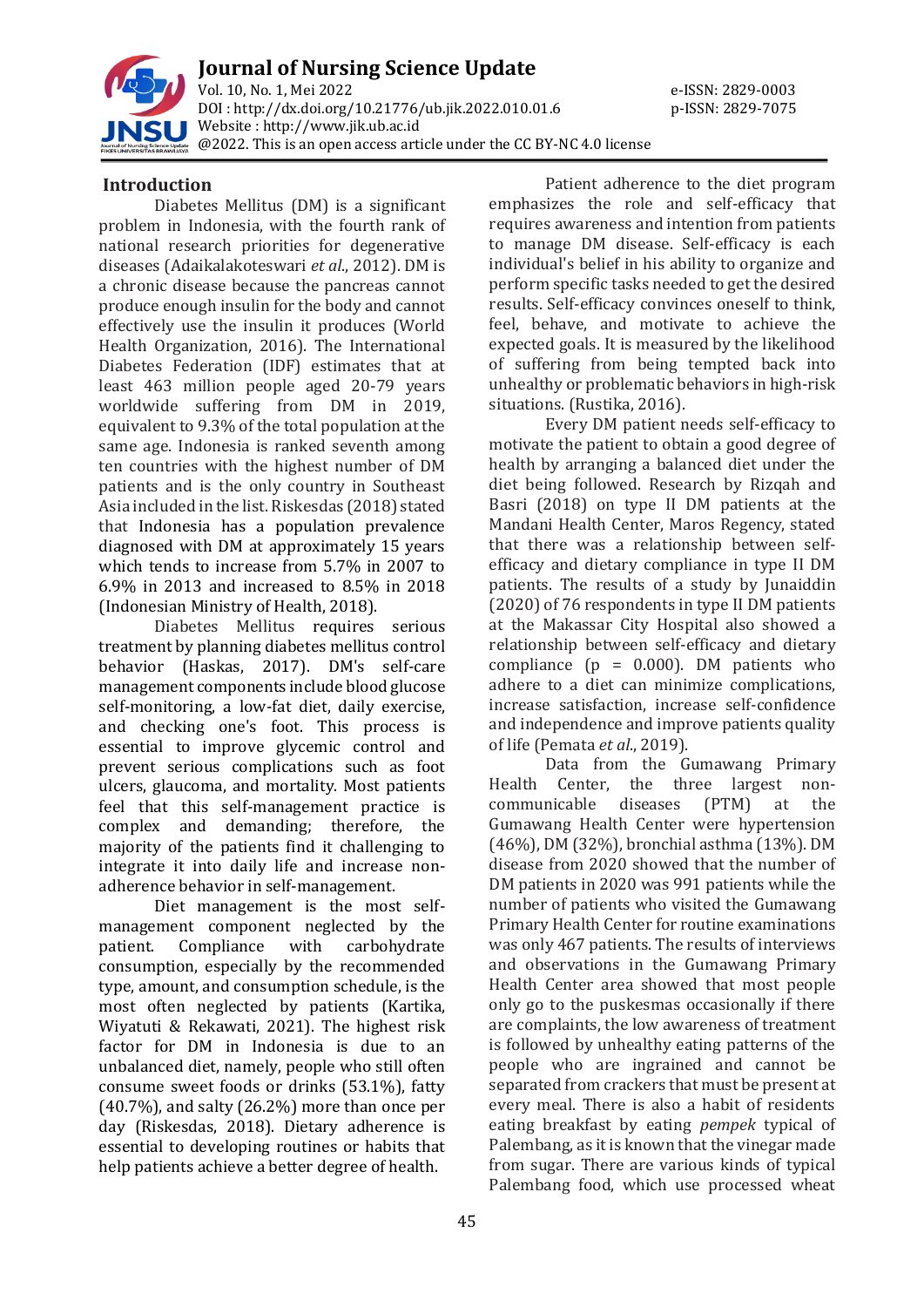

such as *pempek*, crackers, and *tekwan*. These cause people to be increasingly unable to control the intake of food consumed.

Although previous studies have revealed the relationship between self-efficacy and dietary compliance, the effect of selfefficacy on a diet, especially in a society that is influenced by eating habits related to culture, especially in Sumatra, which is inseparable from the various kind of traditional food basic on sugar and wheat (*pempek*, crackers, and *tekwan*) is not yet known. Based on the phenomenon described above, the present study is interested in conducting a study entitled "the relationship between self-efficacy and dietary compliance in patients with type 2 diabetes mellitus."

# **Method**

This research was conducted in Gumawang Primary Health Center in December 2021 using a cross-sectional approach to describe the relationship between self-efficacy and diet compliance in type 2 diabetes mellitus patients. The selection of respondents was conducted by purposive sampling. The inclusion criteria for the sampling are (1) history of DM for more than three months; (2) willingness to be a respondent; (3) ability to read and write; and (4) residing in the working area of the Gumawang Primary Health Center. The sample of this study was 53 respondents, which was calculated as 25% of the total population. Respondents were given informed consent beforehand as a legal and ethical requirement in data collection. Once a patient was recruited and signed informed consent, we explained the benefits and risks of the study. Next, we scheduled appointments for the patients who agreed to participate in completing the study questionnaire. The patient's demographic information was collected, including age, gender, education, history of DM, marital status, and number of family members living together. The self-efficacy questionnaire was measured

using the Diabetes Management Self Efficacy Scale (DMSES) questionnaire from Stuurt, Hearnshaw, & Wakelin in Ratnawati, (2016), which has an r-value of 0.34-0.71 with an alpha coefficient 0.89. Dietary compliance was measured using a questionnaire created by Haryono (2009) and modified by Permatasari (2014), which has Cronbach's alpha value of 0.926 (p<0.05). All quantitative data were analyzed using SPSS version 22. The statistical test used in this study is the Spearman Rank Correlation Test (Rho).

# **Results and Discussion**

Based on table 1, it is known that the number of respondents amounted to 53 people, with the majority of respondents aged 45-59 years, totaling 24 people (45.3%), 31 women (58.5%), the latest education level is high school with a total of 22 people (41.5 %), almost all of the respondents have high school status. Married respondents as many as 45 people (84.9%), the most occupations are farmers as many as 21 people (39.6%), patients with the most prolonged duration of suffering from DM are 5-9 years with a total of 27 people (50.9%), and most of them live with their families, amounting to 47 people (88.7%).

Table 2 shows the independent variable, namely self-efficacy, from 53 respondents, most of whom are in the fairly good category, amounting to 33 people (62.3%). Table 3 shows that the dependent variable is DM diet compliance with respondents amounted to 53 respondents, with the largest distribution of respondents, respondents who had good DM diet adherence, namely 41 people (77.4%). From these data, it was found that most of the respondents had good dietary compliance because the patient considered that he had the opportunity to be healthy again, but when the patient was out of control in the form of being tempted by the environment around the patient, he could not obey his diet.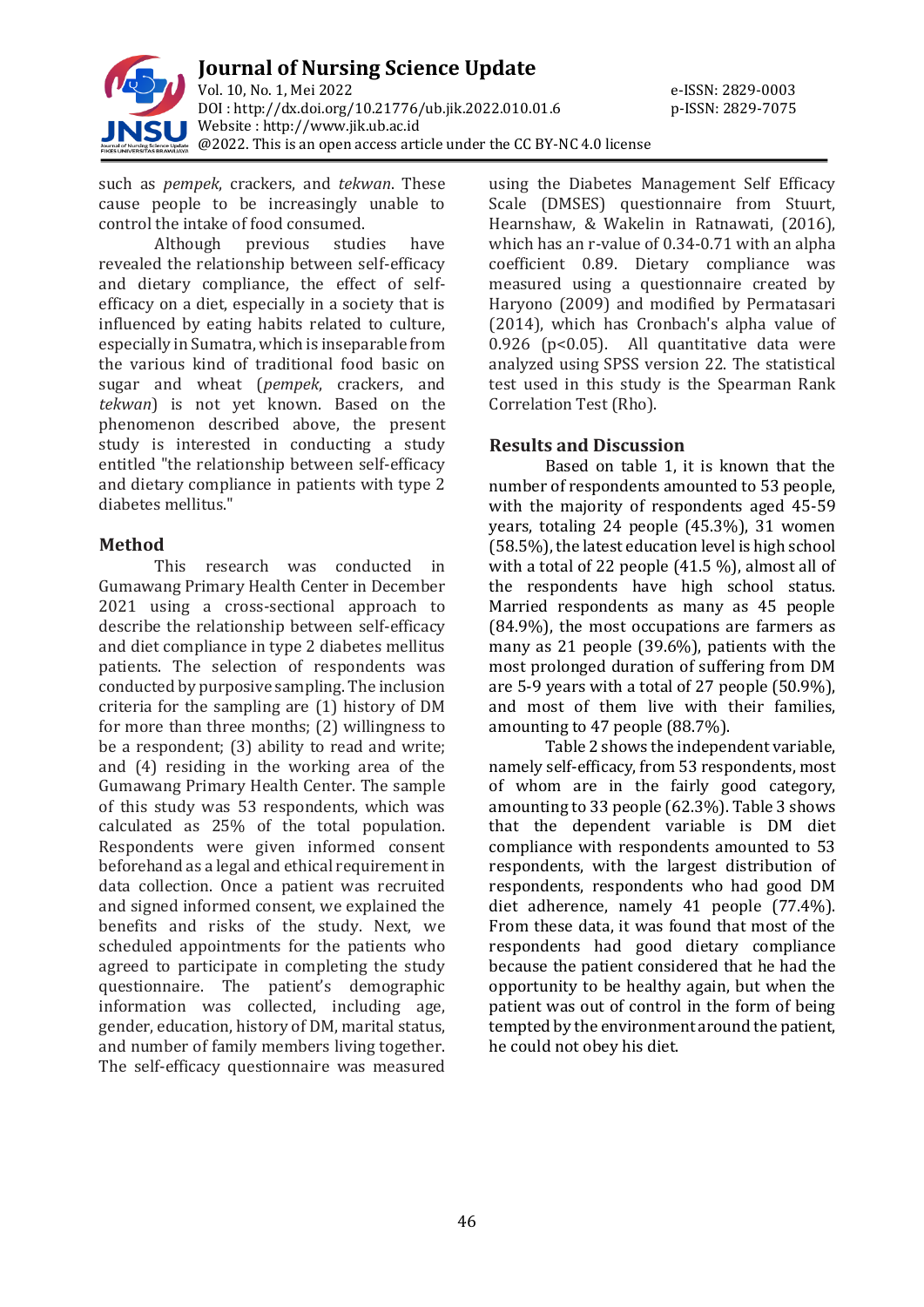

# **Journal of Nursing Science Update**

Vol. 10, No. 1, Mei 2022 **Example 2018** e-ISSN: 2829-0003 DOI : [http://dx.doi.org/10.21776/ub.jik.2022.010.01.6](http://dx.doi.org/10.21776/ub.jik.2022.010.01) p-ISSN: 2829-7075 Website : http:/[/www.jik.ub.ac.id](http://www.jik.ub.ac.id/) @2022. This is an open access article under the CC BY-NC 4.0 license

| <b>Table 1. Characteristics of Respondents</b> |                |                  |  |  |  |  |
|------------------------------------------------|----------------|------------------|--|--|--|--|
| Characteristics                                | <b>Total</b>   | $\frac{0}{0}$    |  |  |  |  |
| Age                                            |                |                  |  |  |  |  |
| 25-44 years (adult)                            | 13             | 24.5%            |  |  |  |  |
| 45-59 years (pre-elderly)                      | 24             | 45.3 %           |  |  |  |  |
| >60 years (elderly)                            | 16             | 30.2 %           |  |  |  |  |
| Gender                                         |                |                  |  |  |  |  |
| Male                                           | 22             | 41.5 %           |  |  |  |  |
| Female                                         | 31             | 58.5 %           |  |  |  |  |
| <b>Education</b>                               |                |                  |  |  |  |  |
| Not completed in primary school                | 4              | 7.5 %            |  |  |  |  |
| Primary school                                 | 5              | 9.4 %            |  |  |  |  |
| Junior high school                             | 12             | 22.6%            |  |  |  |  |
| Senior High School                             | 22             | 41.5 %           |  |  |  |  |
| College                                        | 10             | 18.9%            |  |  |  |  |
| <b>Marital status</b>                          |                |                  |  |  |  |  |
| Not married yet                                | $\mathbf{1}$   | 1.9%             |  |  |  |  |
| Marry                                          | 45             | 84.9%            |  |  |  |  |
| Widower widow                                  | $\overline{7}$ | 13.2 %           |  |  |  |  |
| Profession                                     |                |                  |  |  |  |  |
| Civil servant                                  | $\overline{7}$ | 13.2 %           |  |  |  |  |
| Private                                        | 12             | 22.6 %           |  |  |  |  |
| Farmer                                         | 21             | 39.6 %           |  |  |  |  |
| Etc                                            | 13             | 24.5 %           |  |  |  |  |
| <b>History of DM</b>                           |                |                  |  |  |  |  |
| <5 years                                       | 8              | 15.1 %           |  |  |  |  |
| 5-9 years                                      | 27             | 50.9%            |  |  |  |  |
| >10 years                                      | 18             | 34.0%            |  |  |  |  |
| <b>Reside in</b>                               |                |                  |  |  |  |  |
| Own                                            | $\mathbf{0}$   | $\boldsymbol{0}$ |  |  |  |  |
| Together with wife/husband                     | 6              | 11.3 %           |  |  |  |  |
| Family                                         | 47             | 88.7%            |  |  |  |  |

| Table 2. Self-efficacy of Type 2 DM                     |    |      |  |  |  |  |
|---------------------------------------------------------|----|------|--|--|--|--|
| <b>Patients</b><br><b>Characteristics</b><br>Total<br>℆ |    |      |  |  |  |  |
| <b>Bad</b>                                              | 2  | 3.8% |  |  |  |  |
| <b>Fairly good</b>                                      | 33 | 62.3 |  |  |  |  |
| Good                                                    | 18 | 34%  |  |  |  |  |

### **Table 3. Dietary Compliance of Type 2 DM Patients**

| <b>Characteristics</b> | Total | ℅      |
|------------------------|-------|--------|
| Bad                    | 0     | $0\%$  |
| <b>Fairly good</b>     | 12    | 22.6 % |
| Good                   | 41    | 77.4%  |

# **Table 4. Cross-Tabulation of Self-Efficacy with Dietary Compliance of Type 2 DM Patients**

| Self-       | <b>DM Diet compliance</b> |          |   |                    |    | <b>Total</b> | . .<br>р. | Correlation   |       |             |
|-------------|---------------------------|----------|---|--------------------|----|--------------|-----------|---------------|-------|-------------|
| efficacy    | <b>Bad</b>                |          |   | <b>Fairly good</b> |    | Good         |           |               | value | coefficient |
|             | n                         | $\%$     | n | $\frac{0}{0}$      | n  | $\%$         | n         | $\frac{0}{0}$ |       |             |
| Bad         | 0                         | $\theta$ |   | 100                |    |              |           | 100           | 0.000 | 0.773       |
| Fairly good |                           |          |   | 27.3               | 24 | 72.7         | 33        | 100           |       |             |
| Good        |                           | $\Omega$ |   | 5.6                | 17 | 94.4         | 18        | 100           |       |             |

Based on table 4 shows that the majority of respondents with sufficient self-efficacy tendencies and good DM diet compliance are as many as 24 people (72.7%). The results of the

Spearman's rho correlation test show that the significance value is 0.000, which means the significance value obtained is 0.000 <0.005, and it means that there is a significant relationship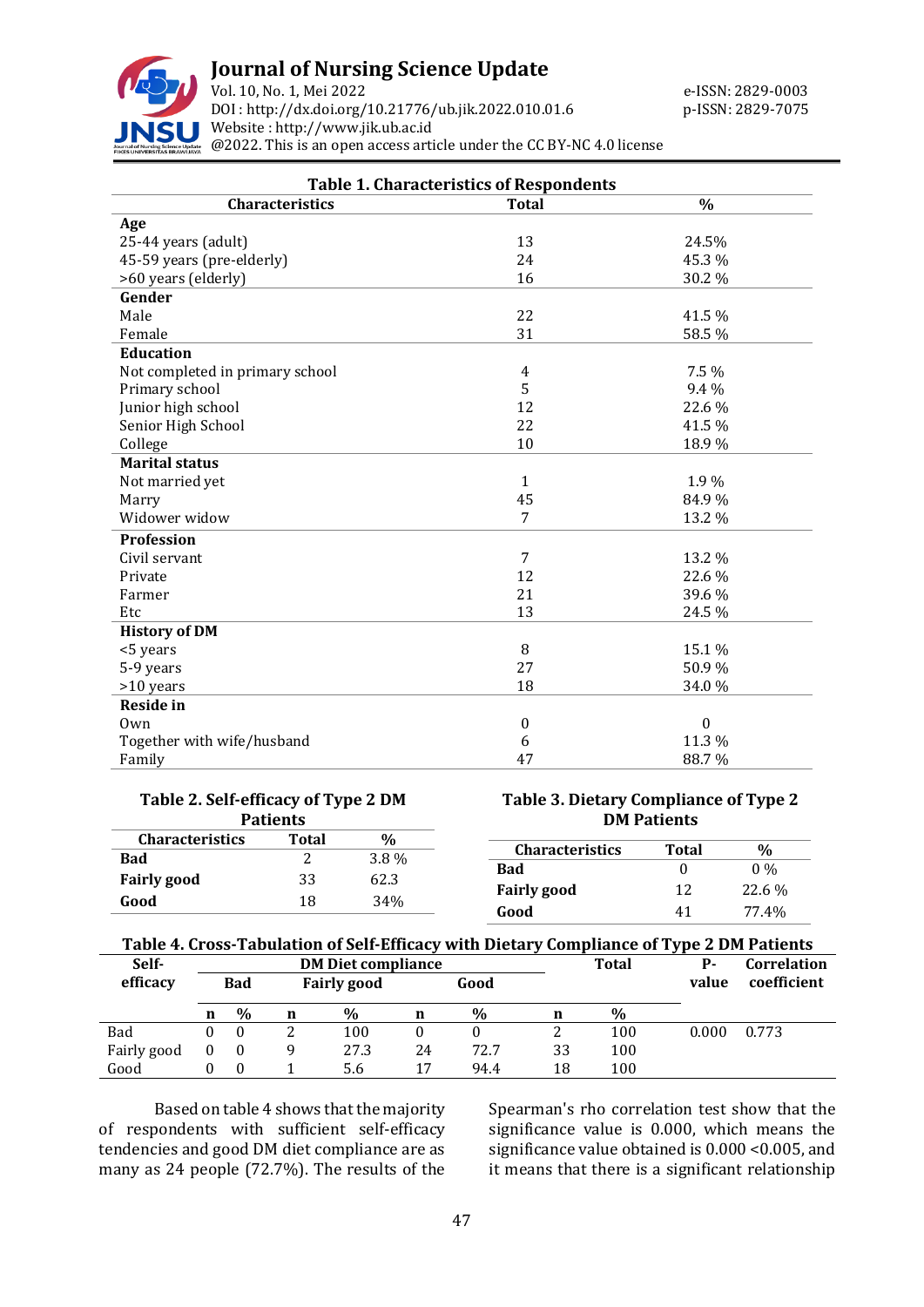

between the self-efficacy variable and the DM diet compliance variable. The correlation value in this study is 0.773 which means that the level of strength of the relationship between selfefficacy variables and DM diet adherence is very strong. In addition, it is also known that the correlation coefficient is positive so that the relationship between the two variables is unidirectional, which means that if self-efficacy increases, then DM diet compliance will also increase.

The results showed that most of the respondents were in the category of selfefficacy with enough indicators in the good direction based on the scoring done on type 2 DM patients at the Gumawang Primary Health Center, East OKU Regency. Self-efficacy can be said to be sufficient if the respondent can examine the feet independently, do a DM diet well, and do sports according to the advice of health workers. One of the self-efficacy factors is age. The results of this study indicate that the majority of respondents are 45-59 years old. This respondent is still in the age range of 40-65 years; where according to the opinion expressed by Ngurah and Sukmayanti (2014) that the age of 40-65 years is the age of success, where a person can maximally guide himself, evaluate himself, get a significant influence.

Gender is considered a factor related to self-efficacy. According to Ariani's research (2011), women have good self-efficacy. This is in line with research conducted by Ngurah and Sukmayanti (2014), which explains that women have better self-efficacy than men because women are more obedient in controlling and treating their disease. In this study, the majority of respondents are women. Most of the selfefficacy in this study has good values because the number of female respondents influences it.

Knowledge becomes the basis for decision-making, especially the practice of selfmanagement. The level of knowledge is related to a person's level of education. Most of the respondent-level study was in senior high school in this study. Education is a learning process that is able to change a person's behavior to achieve a quality of life. A person with a high education will more easily understand and comply with dietary behavior than a person with a low education because it will be easier for someone to absorb information and implement it in daily life (Gustina *et al*., 2014). This explains that the higher the education, the higher the patient's self-efficacy because education is identical to a person's ability to absorb the information received. The level of education plays a role in the patient's ability to receive, understand and apply the information received so that it can affect a person's lifestyle (Rahman *et al*., 2017).

The results of this study state that work is also one of the self-efficacy factors where most respondents work as farmers. These results are in line with research by Ngurah & Sukmayanti (2014), which states that someone who has a job will have good self-efficacy compared to those who do not work because someone who works will have the confidence and ability to control and treat his illness. This opinion is in line with the research of Wantiyah, Sitorus, and Gayatri (2010), namely, work is a significant factor to affect self-efficacy because someone who has a job will have the ability and also better self-confidence in overcoming health problems.

The history of DM is one of the reasons for good compliance. In this study, most respondents suffered from DM 5-9 years. Longsuffering from DM affects self-efficacy where patients who have long had experience and can learn good things to treat their disease so that the patient's self-efficacy increases along with the length of suffering from DM (Diani *et al*., 2013). This opinion is also supported by Ningsih, Rahmi, and Bayhakki (2018), who argue that patients with long-standing DM are better able to adapt to the environment and manage stress well to increase self-efficacy.

The results showed that most respondents were in the category of good compliance. This shows that some DM patients comply with the recommendations or instructions of health workers in managing their diet. According to Green (Notoatmodjo, 2010) several factors that can influence a person's behavior change to obey or not to the treatment program include education and family factors. This is in line with research conducted by David (in Rohani & Ardenny, 2019) that the factors of compliance are education, family, and partner.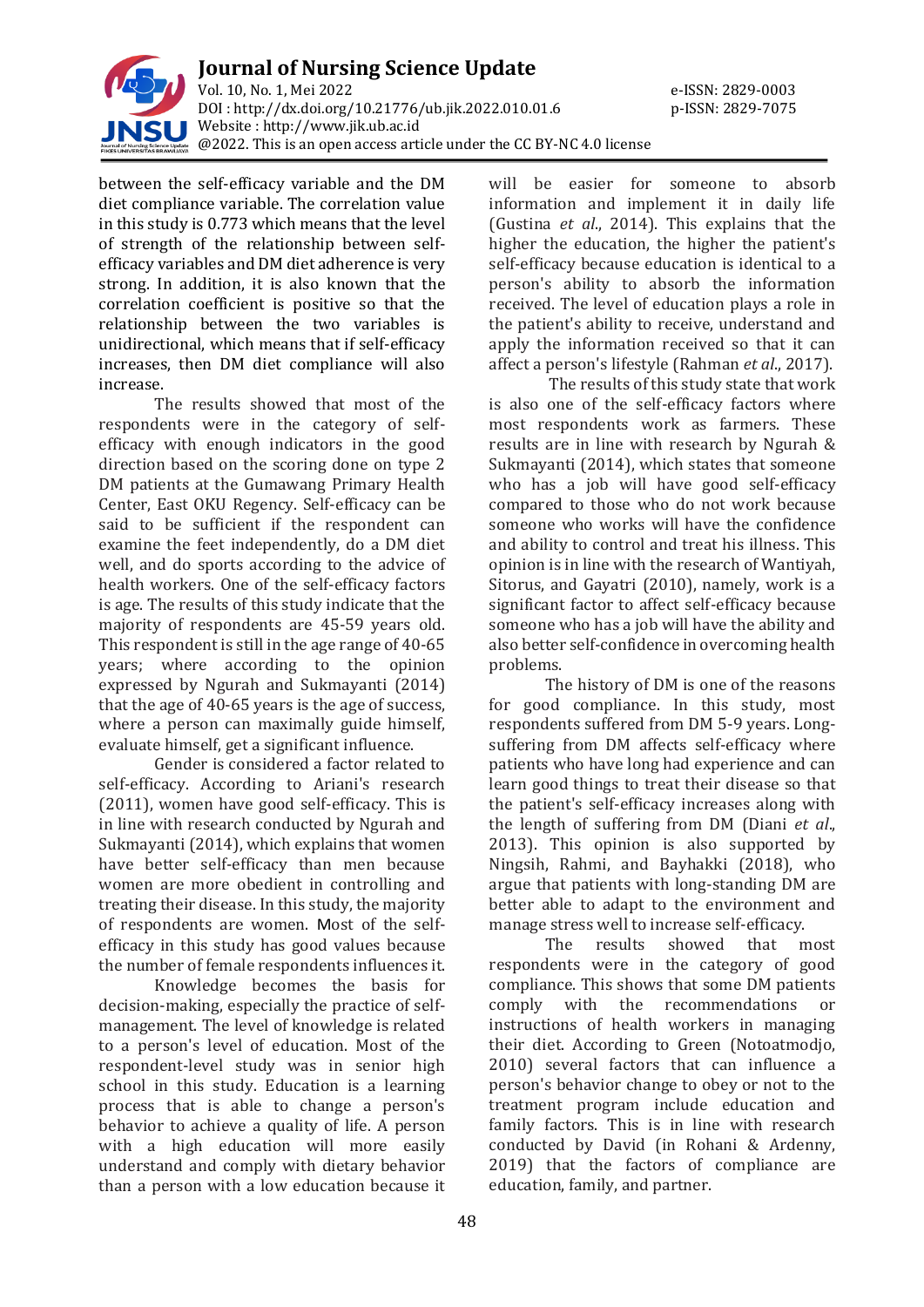

Respondents who suffer from DM in the long term will be better able to adapt to the environment. Most respondents suffered from the disease for 5-9 years in this study. This is in line with Walker's statement (in Bangun & Jatnika, 2020) that the longer a person is sick, the longer the patient's acceptance of the disease will affect the information obtained by the patient on the management of DM, including the management of the diet that must be carried out and also the patient has learned from the feeling of being sick. Pain is experienced, so that patient compliance increases over time.

Family is one of the supporting factors associated with DM patients' health behavior, especially in terms of self-management. In this study, most of the respondents live with their families. Respondents who have family support will always supervise the management of DM by following the advice of health workers, such as taking medicines and maintaining a diet and physical activity to avoid complications. The positive impact of family support is that it can remind each other and motivate family members, especially families, on a diet to improve their quality of life. So family support needs to participate in maintaining the recommended food and diet for family members who suffer from DM (Ilmah, 2015). Additionally, to the family, one of the factors is a partner; wherein this study, most respondents are married. According to (Nurhaliza *et al*., 2021), the partner is the closest person to the sufferer, where the partner regulates dietary needs. Couples can provide support to respondents both psychologically or by actions such as reminding, motivating, and preparing a diverse and healthy menu to help DM sufferers follow the correct diet. Support from a good partner can directly impact people with DM.

The results of this study indicate that there is a significant relationship between selfefficacy and adherence to the DM diet. The results of this study indicate that the relationship between self-efficacy and dietary compliance in DM patients has a solid relationship. Based on the results of research and theory collected, a respondent who has high self-efficacy also tends to be obedient in his diet; this is due to a high desire to recover and pay attention to the advice given by health workers.

So, self-efficacy is very closely related to compliance, including the dietary compliance of DM patients. Most DM patients have sufficient self-efficacy, meaning that respondents have self-awareness in managing their own health to achieve better health. Moreover, the results revealed that the majority had good dietary compliance. A study conducted by Junaiddin (2020) showed that respondents with high selfefficacy or self-confidence showed increased dietary compliance compared to respondents with high self-efficacy.

This study found that respondents who have high self-efficacy tend to be obedient in their diet. According to Yaqin (2018) selfefficacy has a vital role in changing a person's behavior about his health. Self-efficacy determines how much effort is made and how long a person can endure in the face of obstacles or unpleasant experiences. Self-efficacy or selfconfidence can help in the process of implementing a diet for people with diabetes. This belief helps to determine what will be done with the knowledge and skills possessed, so it can be said that self-efficacy is the most influential in dietary compliance.

# **Conclusion**

There is a significant positive relationship between self-efficacy and dietary compliance in DM patients at the Gumawang Primary Health Center. Nurses at primary health care centers can increase self-efficacy in patients by involving patients in decisionmaking in every nursing practice.

### **Limitations of the study**

Data collection uses a subjective questionnaire so that the honesty of the respondents determines the data provided

### **References**

Adaikalakoteswari, A., Rabbani, N., Waspadji, S., Tjokroprawiro, A., Kariadi, S. H. K. S., Adam, J. M. F., & Thornalley, P. J. (2012). Disturbance of B-vitamin status in people with type 2 diabetes in Indonesia-Link to renal status, glycemic control and vascular inflammation. *Diabetes Research and Clinical Practice*, *95*(3), 415–424.

Ariani, Y. (2011). Hubungan Antara Motivasi